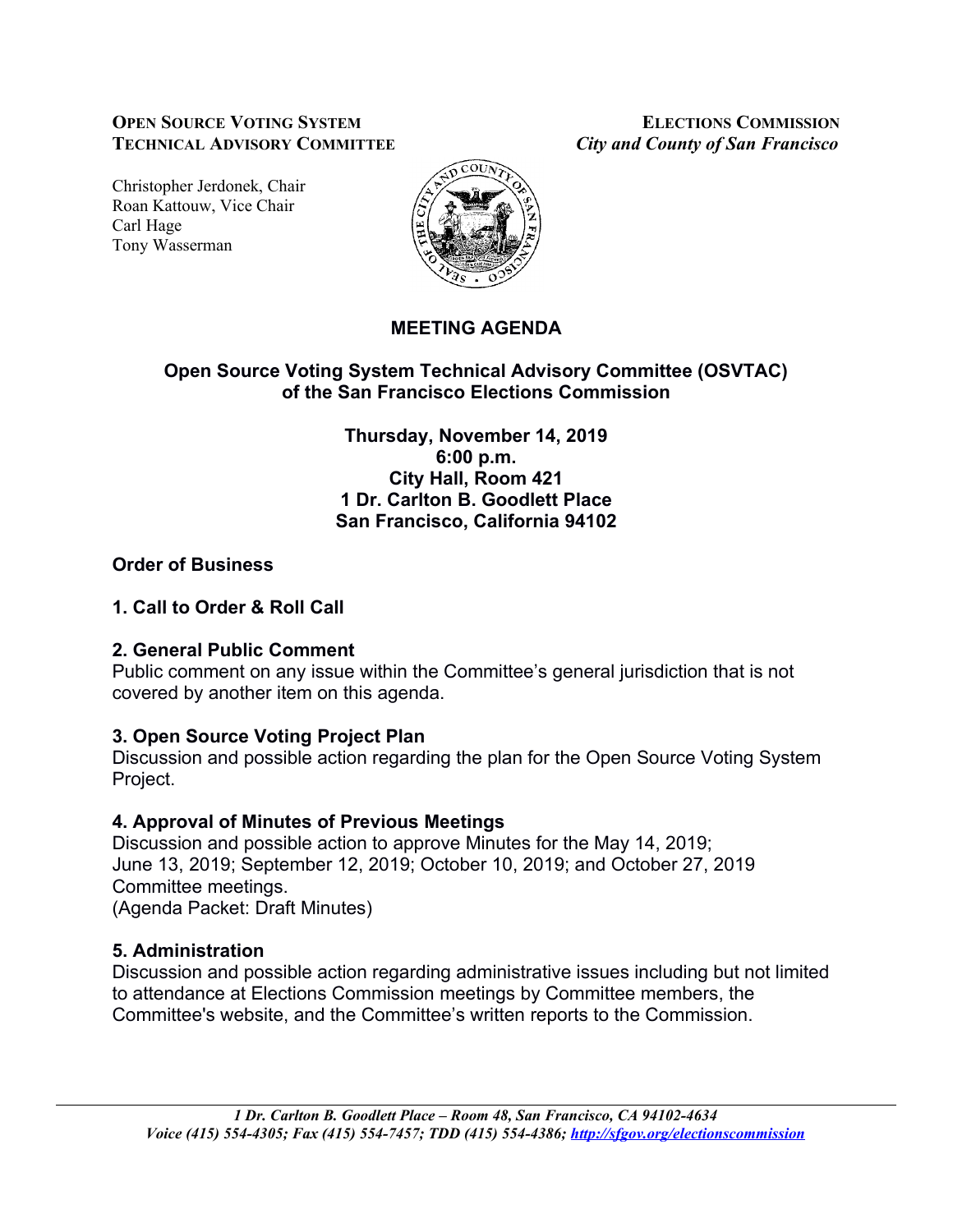#### **6. November 5, 2019 Consolidated Municipal Election**

Discussion and possible action regarding the November 5, 2019 Consolidated Municipal **Election** 

#### **7. Member Reports**

Member reports on committee-related activities not covered by another item on this agenda, including but not limited to the last Elections Commission meeting, Department of Elections progress, research findings, conferences, and news reports.

#### **8. Topics for future discussion**

Discussion and possible action regarding topics for future discussion.

*Attendance for the remainder of the meeting will be optional for committee members.*

#### **9. Voting System Component Development**

Discussion and possible action regarding OSVTAC developing and/or facilitating the development of one or more voting system components as a proof of concept.

### **Adjournment**

There will be an opportunity for public comment on each agenda item.

Materials contained in the Commission packets for meetings are available for inspection and copying during regular office hours at the Department of Elections, City Hall Room 48. Materials are placed in the Elections Commission's Public Binder no later than 72 hours prior to meetings. Any materials distributed to members of the Elections Commission within 72 hours of the meeting or after the agenda packet has been delivered to the members are available for inspection at the Department of Elections, City Hall Room 48, in the Commission's Public Binder, during normal office hours.

**Cell phones, pagers and similar sound-producing electronic devices:** The ringing of and use of cell phones, pagers and similar sound-producing electronic devices are prohibited at this meeting. The Chair may order the removal from the meeting room of any person responsible for the ringing or use of a cell phone, pager, or other similar sound-producing electronic devices.

**Disability Access:** The meeting will be held in Room 421, City Hall, 1 Dr. Carlton B. Goodlett Place, San Francisco, CA. The meeting room is wheelchair accessible. The nearest accessible BART station is Civic Center (Market/Grove/Hyde Streets). Accessible MUNI Metro lines are the F, J, K, L, M, N, T (exit at Civic Center or Van Ness Stations). MUNI bus lines also serving the area are the 5, 5R, 6, 7, 7R, 7X, 9, 9R, 19, 21, 47, and 49. For more information about MUNI accessible services, call 311, call (415) 701-4485, or visit [http://www.sfmuni.com.](http://www.sfmuni.com/) There is accessible curbside parking adjacent to City Hall on Grove Street and Van Ness Avenue and in the vicinity of the Veterans Building at 401 Van Ness Avenue adjacent to Davies Hall and the War Memorial Complex.

To obtain a disability-related modification or accommodation, including auxiliary aids or services, to participate in a meeting, please contact the Department of Elections at least 48 hours before the meeting, except for Monday meetings, for which the deadline is 4:00 p.m. the previous Friday. Late requests will be honored, if possible. Services available on request include the following: American sign language interpreters or the use of a reader during a meeting, a sound enhancement system, and/or alternative formats of the agenda and minutes. Please contact the Department of Elections at (415) 554-4375 or our TDD at (415) 554-4386 to make arrangements for a disability-related modification or accommodation.